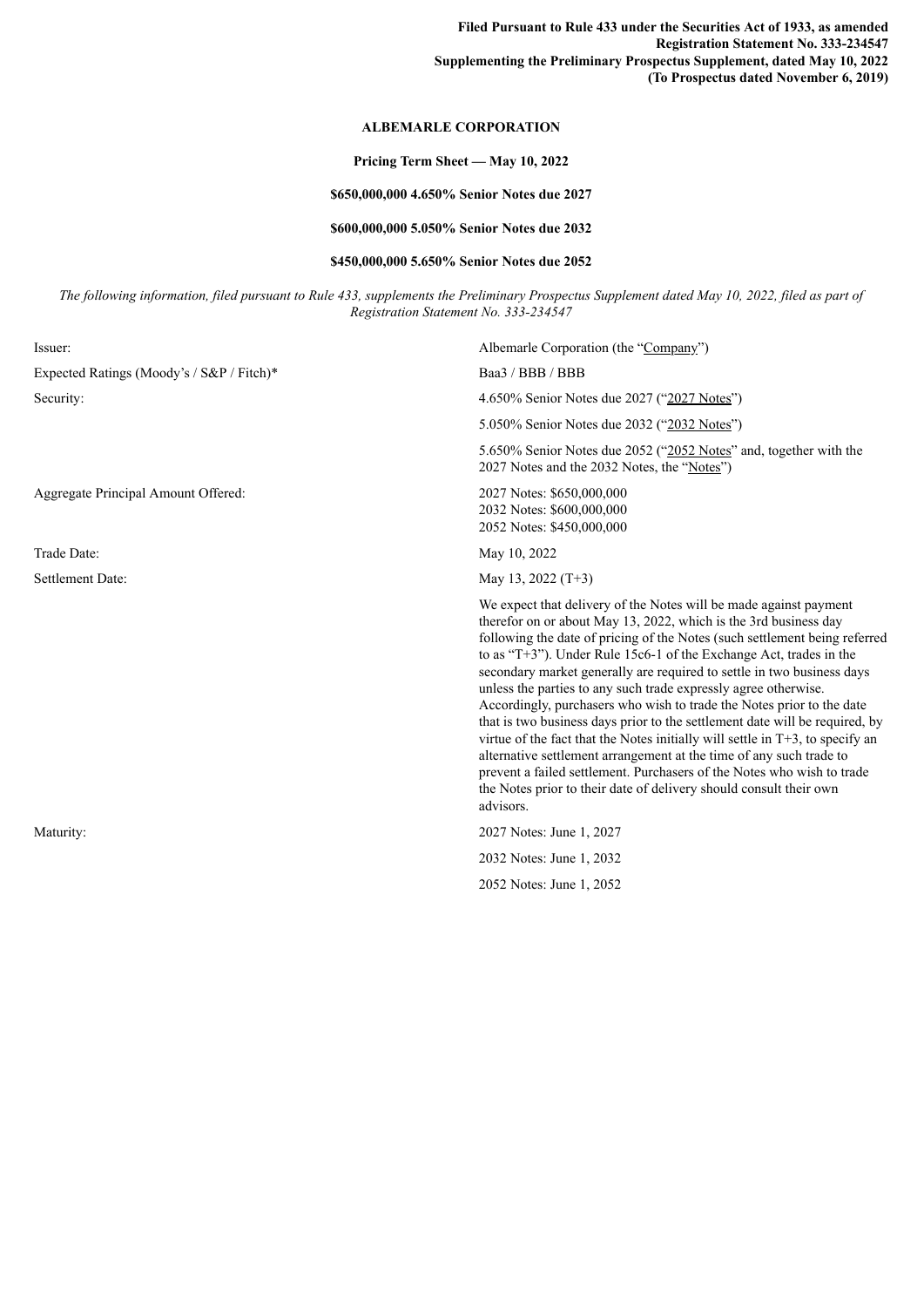| Coupon Payment Dates:                                                 | 2027 Notes: June 1 and December 1 each year, beginning December 1,<br>2022    |
|-----------------------------------------------------------------------|-------------------------------------------------------------------------------|
|                                                                       | 2032 Notes: June 1 and December 1 each year, beginning December 1,<br>2022    |
|                                                                       | 2052 Notes: June 1 and December 1 each year, beginning December 1,<br>2022    |
| Benchmark Treasury:                                                   | 2027 Notes: 2.750% due April 30, 2027                                         |
|                                                                       | 2032 Notes: 1.875% due February 15, 2032                                      |
|                                                                       | 2052 Notes: 1.875% due November 15, 2051                                      |
| Benchmark Treasury Price:                                             | 2027 Notes: 99-07                                                             |
|                                                                       | 2032 Notes: 90-20+                                                            |
|                                                                       | 2052 Notes: 76-00                                                             |
| Benchmark Treasury Yield:                                             | 2027 Notes: 2.920%                                                            |
|                                                                       | 2032 Notes: 2.987%                                                            |
|                                                                       | 2052 Notes: 3.126%                                                            |
| Spread to Benchmark Treasury:                                         | 2027 Notes: 175 bps                                                           |
|                                                                       | 2032 Notes: 210 bps                                                           |
|                                                                       | 2052 Notes: 255 bps                                                           |
| Coupon:                                                               | 2027 Notes: 4.650%                                                            |
|                                                                       | 2032 Notes: 5.050%                                                            |
|                                                                       | 2052 Notes: 5.650%                                                            |
| Price to Public:                                                      | 2027 Notes: 99.908% of principal amount                                       |
|                                                                       | 2032 Notes: 99.708% of principal amount                                       |
|                                                                       | 2052 Notes: 99.623% of principal amount                                       |
| Net Proceeds (after deducting underwriting fee, but before expenses): | \$1,684,216,000                                                               |
| Yield to Maturity:                                                    | 2027 Notes: 4.670%                                                            |
|                                                                       | 2032 Notes: 5.087%                                                            |
|                                                                       | 2052 Notes: 5.676%                                                            |
| CUSIP:                                                                | 2027 Notes: 012653 AD3                                                        |
|                                                                       | 2032 Notes: 012653 AE1                                                        |
|                                                                       | 2052 Notes: 012653 AF8                                                        |
| ISIN:                                                                 | 2027 Notes: US012653AD34                                                      |
|                                                                       | 2032 Notes: US012653AE17                                                      |
|                                                                       | 2052 Notes: US012653AF81                                                      |
| Optional Redemption:                                                  | 2027 Notes: Make-whole at T+30 bps                                            |
|                                                                       | Par call at any time on or after May 1, 2027 (one month<br>prior to maturity) |